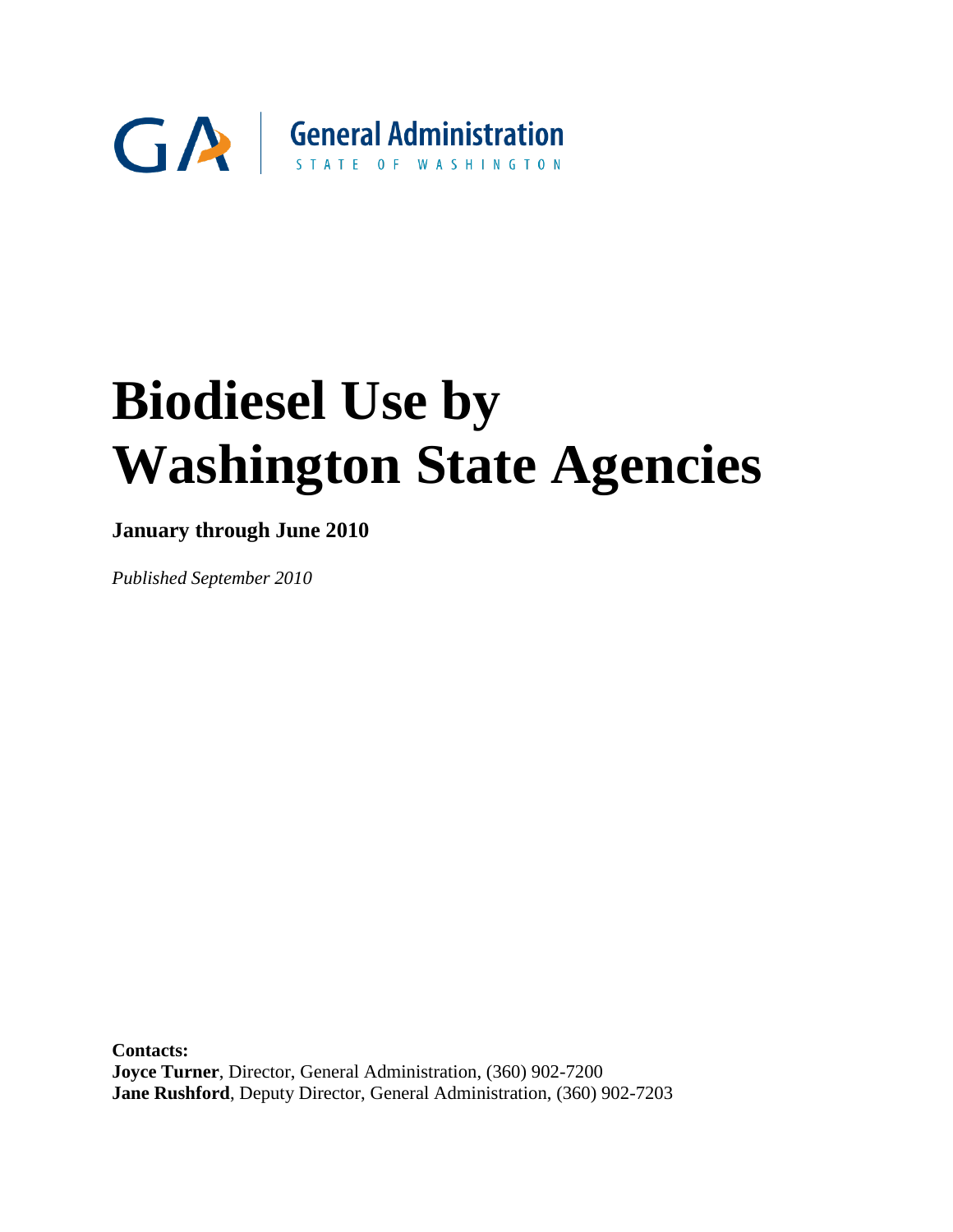#### **REPORT HIGHLIGHTS**

State agencies continue to make progress towards meeting Washington's biodiesel use mandates.

- Washington State Ferries (WSF), by far the state's largest consumer of diesel fuel, met its adjusted mandate during this six-month period as biodiesel for marine use increased to 102,000 gallons. This is a 41 percent increase over the 71,000 gallons purchased in the previous six-month period.
- Biodiesel purchases by state agencies other than WSF increased from 7.2 percent to 8.7 percent of total diesel purchased for the six-month period.
- Washington State Department of Transportation (WSDOT) serves the majority of the state's diesel-powered equipment and vehicles though its statewide network of fueling stations. During this reporting period, biodiesel purchases by WSDOT in Western Washington increased to 15 percent of total diesel purchased. Because biodiesel has not been readily or consistently available in Eastern Washington, biodiesel made up only 1 percent of the total diesel purchased in this area during the period.
- All testing and reports continue to show no major quality or performance issues related to biodiesel use by state agencies.

### **BACKGROUND**

As a part of the state's efforts to reduce its dependence on foreign oil, reduce emissions and stimulate local production and use of biodiesel, state agencies are required to use a minimum of 20 percent biodiesel by total volume for operating diesel-powered vessels, vehicles and construction equipment. Legislation establishing this mandate, effective June 1, 2009, was enacted in 2006.

Due to serious budgetary and infrastructure constraints, the Legislature adjusted the biodiesel requirement for the WSF in the 2009 Transportation Budget and again in the 2010 budget. The revised mandate states that, for the 2009-11 biennium, all fuel purchased at only the Harbor Island truck terminal in Seattle must be a minimum of 5 percent biodiesel so long as the price does not exceed the price of diesel by more than 5 percent. WSF is no longer required to purchase biodiesel at the Anacortes truck terminal or the Seattle dockside fueling facility.

The Department of General Administration (GA) is charged with compiling agency biodiesel usage data and reporting findings and recommendations to the Governor and the Legislature on a biannual basis. To further advance biodiesel purchasing and to more effectively fulfill biodiesel reporting requirements, GA formed a biodiesel leadership team of key state agency stakeholders in the spring of 2009. One of the team's recommendations was for members to more actively participate in preparing this report, especially with respect to their areas of expertise and involvement. This report incorporates this broader input.

This report covers the period of January 1 through June 30, 2010. The use of the term "biodiesel" in the context of this report means pure biodiesel (B100) unless otherwise designated.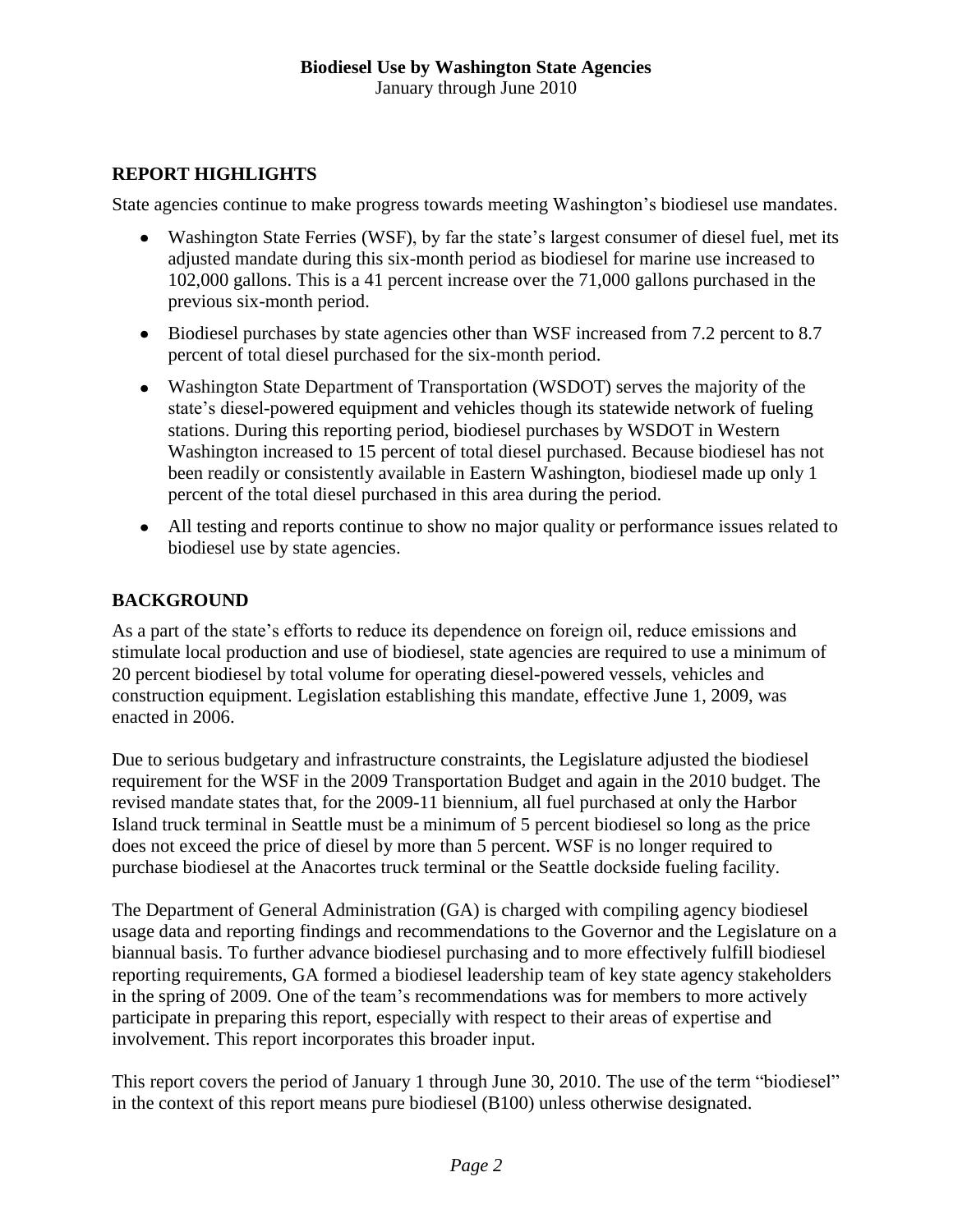#### **Biodiesel Use by Washington State Agencies** January through June 2010

## **STATE BIODIESEL USE**

During the period January 1 to June 30, 2010, more than 9.9 million gallons of diesel were purchased by state agencies through the state fuel contracts, including 221,000 gallons of biodiesel. This is an increase of more than 22 percent from the 172,000 gallons purchased in the last six months of 2009. Total biodiesel use by state ferries increased, as a B5 biodiesel blend continued to be the standard fuel for six vessels in the fleet. Biodiesel purchases by state agencies through the state fuel contract for use in vehicles and equipment increased to 119,000 gallons, up 19 percent over the previous six months, primarily due to higher blends becoming available at WSDOT fueling stations.

Biodiesel purchases by institutions of higher education are included in the data. However, since the institutions are not required to use the state fuel contract, this report does not fully capture all fuel they may have purchased from distributors for use in diesel-powered vehicles and equipment.



### **MARINE SECTOR**

### *Updates:*

- WSF purchased more than 8.5 million gallons of fuel in the first six months of 2010, accounting for 82 percent of state fuel contract purchases. WSF met its adjusted biodiesel use mandate during this six-month period with purchases of 102,000 gallons of biodiesel. This is a 41 percent increase from the 71,000 gallons purchased in the previous six-month period.
- In-line blended biodiesel continues to be available at the Seattle Harbor Island truck terminal. One of three locations where WSF receives fuel, this terminal supplies almost one-third of the total annual volume for the fleet. Harbor Island currently provides a B5 blend to the six vessels that serve the South Sound routes.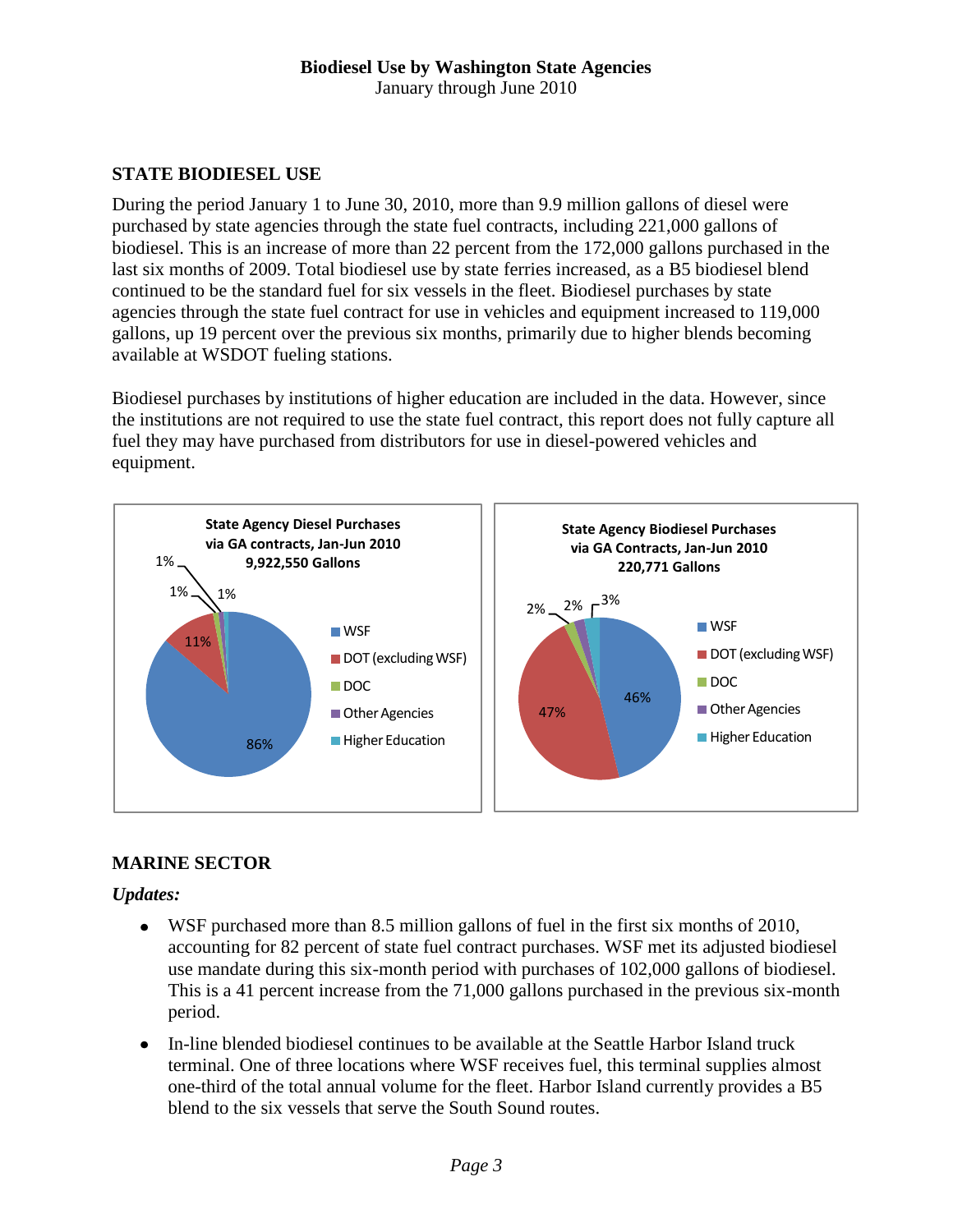- The 5 percent price differential limitation placed on WSF purchases under the State Transportation Budget has not been a factor. The daily average difference between petroleum diesel and a B5 biodiesel blend during the reporting period was 2.25 percent.
- WSF applied for an EPA grant through the National Clean Diesel Funding Assistance Program in December 2009. The grant application was not successful. The grant would have underwritten storage and blending infrastructure improvements at Anacortes, which would have brought in-line blended biodiesel to vessels sailing the Northern Sound routes. WSF continues to look for opportunities and to work with its fuel supplier to expand the use of biodiesel in the fleet.
- WSF had no biodiesel-related quality or performance issues during the period.

| <b>Time Period</b> | <b>Diesel Gallons</b> | <b>Biodiesel Gallons</b> | <b>Total Gallons</b> | % Biodiesel |
|--------------------|-----------------------|--------------------------|----------------------|-------------|
| Jan - Jun 2010     | 8,460,112             | 101,840                  | 8,561,952            | 1.2%        |
| Jul - Dec 2009     | 8,463,792             | 71.224                   | 8,535,016            | 0.8%        |
| Jan - Jun 2009     | 8,269,302             | 30,714                   | 8,300,016            | 0.4%        |

#### **Biodiesel Use by Washington State Ferries: January 2009 to June 2010**

#### **LAND SECTOR**

State agency purchases of biodiesel for use in vehicles and equipment increased from 101,000 gallons in the last six months of 2009 to 119,000 gallons in the first six months of 2010. On a percentage basis, state agency biodiesel purchases increase from 7.2 percent to 8.7 percent of total diesel purchased.

WSDOT is the largest single purchaser of diesel under the state fuel contract. WSDOT maintains a comprehensive, statewide network of fueling stations that serves the majority of the state's diesel-powered equipment and vehicles. During this reporting period, biodiesel purchases by WSDOT in Western Washington increased to 15 percent of total diesel purchased. However, because biodiesel has not been readily or consistently available in Eastern Washington, biodiesel made up only 1 percent of the diesel fuel purchased in this area during the period.

Only seven other agencies purchased more than 1,000 gallons of diesel fuel under the state contract during the period, with the Department of Corrections (DOC) the largest purchaser in this group. With respect to biodiesel purchases, the departments of Natural Resources and Ecology led this group in percent biodiesel of total bulk fuel delivered, purchasing 12.2 percent and 19.9 percent biodiesel, respectively.

Among the 12 higher education institutions purchasing off the state contract this period, the University of Washington led the way with biodiesel making up 14.4 percent of diesel fuel purchased.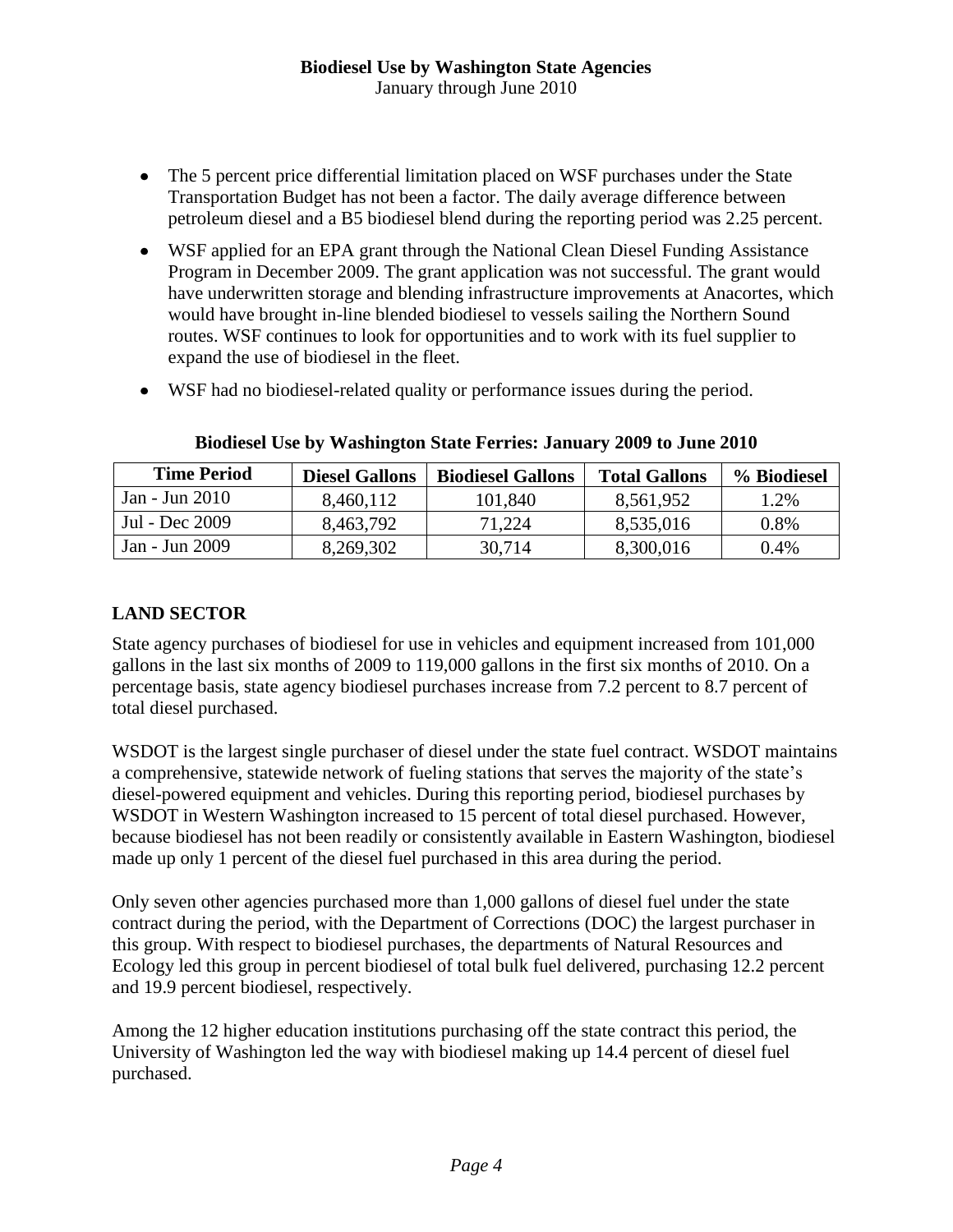|                          | <b>Diesel</b>  | <b>Biodiesel</b> |                      |             |
|--------------------------|----------------|------------------|----------------------|-------------|
| <b>Purchasing Agency</b> | <b>Gallons</b> | <b>Gallons</b>   | <b>Total Gallons</b> | % Biodiesel |
| WSDOT (excl. WSF)        | 955,356        | 102,976          | 1,058,332            | 9.7%        |
| Dept. of Corrections     | 103,184        | 4,500            | 107,684              | 4.2%        |
| Other Agencies           | 95,933         | 4,655            | 100,588              | 4.6%        |
| <b>Higher Education</b>  | 87,195         | 6,800            | 93,995               | 7.2%        |
| <b>Total</b>             | 1,241,667      | 118,931          | 1,360,599            | 8.7%        |

#### **Biodiesel Purchases by State Agencies (Other than WSF): January to June 2010**

Note: includes purchases from state fuel contract vendors only.

#### *Updates:*

- WSDOT increased the number of fueling sites providing biodiesel blends this period. As of June 30, there were 44 WSDOT fueling sites in Western Washington that had B20 available. Starting in May 2010, biodiesel became available in Eastern Washington and, as of June 30, WSDOT had 28 sites in Eastern Washington offering B2.
- In Eastern Washington, WSDOT began ordering B10 this spring but state contract vendors instead delivered B5 or less. WSDOT and GA are working together to discuss availability and delivery issues with vendors.
- WSDOT entered into a contract with a fuel distributor to supply biodiesel to its fueling stations in north central Washington starting July 1, 2010. This is the one region of the state where there is no vendor through the state fuel contract.
- WSDOT continued testing of various biodiesel blends ranging from B40 to B90 in three trucks operating out of Olympia. WSDOT found that: 1) cold weather can have an impact and it is important to regulate biodiesel concentration accordingly; 2) tank and filter maintenance is critical in maintaining fuel quality; and 3) fuel turn-over schedules need to be considered to maintain fuel quality and prevent tank contamination.
- WSDOT's growing experience with biodiesel blends continues to demonstrate the need for site-specific planning to implement the state's biodiesel mandate. For example, in remote, cold, low-utilization sites such as its Shuksan fueling station, use of biodiesel is not advised due to gelling concerns and fuel degradation associated with low turn-over. WSDOT is developing a strategy to reach the 20 percent biodiesel by volume mandate by using higher blends at sites where climate, storage conditions and use patterns do not present significant storage and performance concerns.
- Other issues that came up during this period included inconsistent delivery of fuel during cold weather due to some distributors having difficulties with fuel gelling and continuing issues with vehicle maintenance and repair that arise when manufacturer warranties do not cover use of blends higher than 20 percent biodiesel.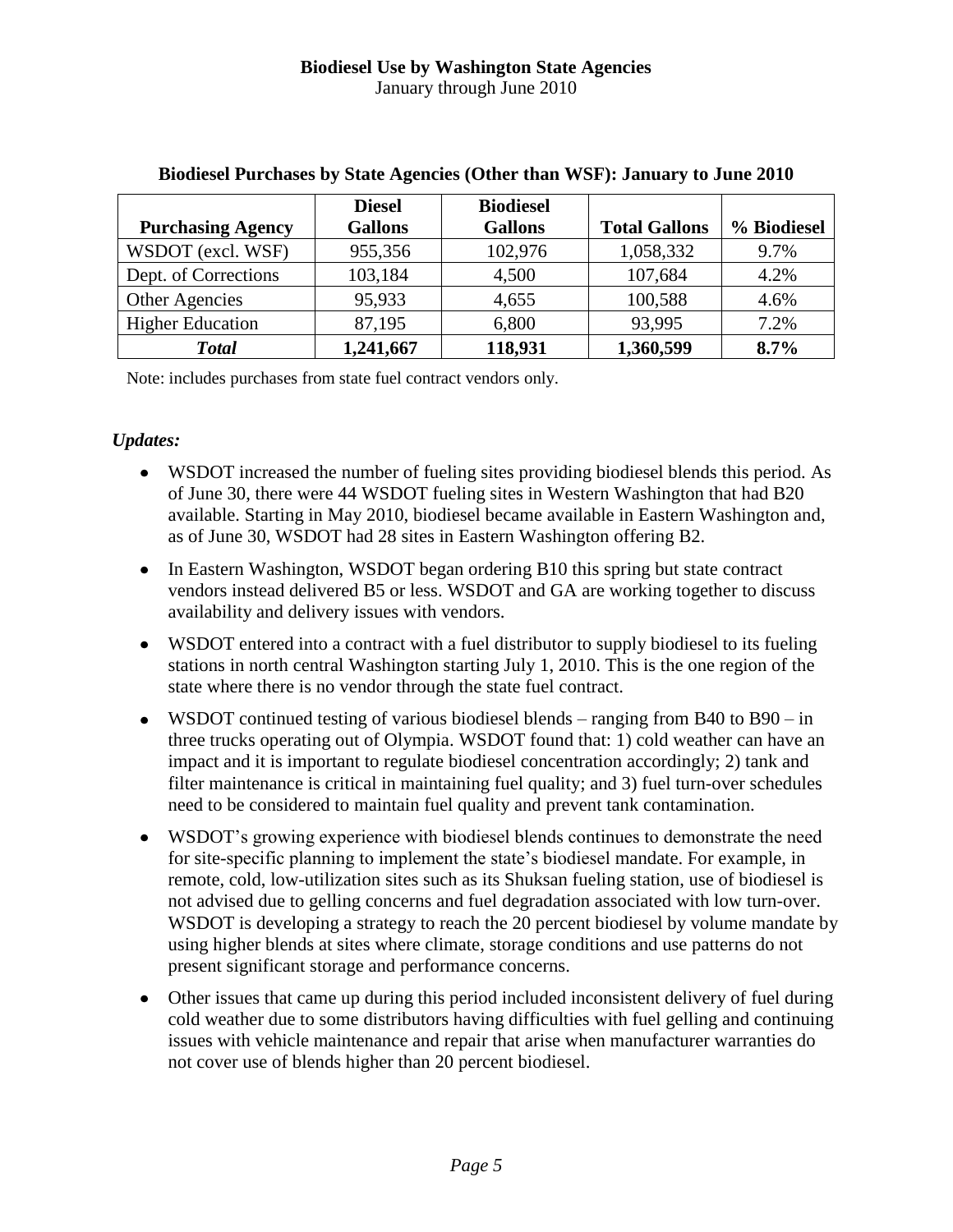

The seasonal nature of biodiesel use by state agencies can be seen in historic quarterly data, with the highest use in the warmer months and lower use in the colder months. This has been primarily due to concerns about gelling, especially for WSDOT snow removal equipment. Even so, state agencies are making steady progress in biodiesel use, when comparing quarterly use from year to year.

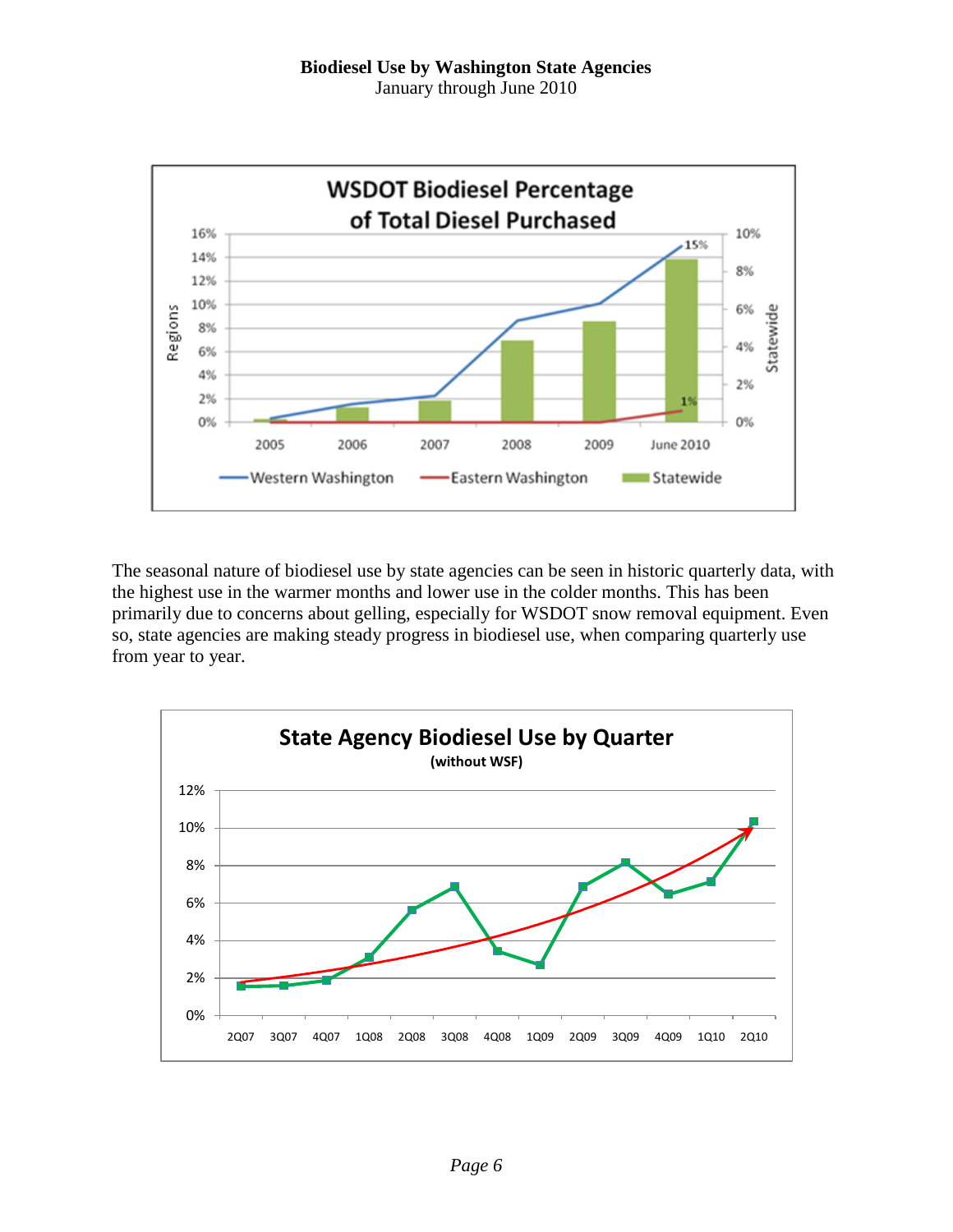# **FUEL QUALITY**

Washington State Department of Agriculture (WSDA) continues to monitor the quality of diesel and biodiesel used by state agencies as part of the state's overall Motor Fuel Quality Program. WSDA inspectors checked and/or sampled diesel and biodiesel at 23 WSDOT fueling locations during the first six months of 2010.

Collected samples were analyzed to ensure the fuels met American Society for Testing and Materials (ASTM) quality standards. On-site tests were also conducted to check for water and contaminate in both diesel and biodiesel fuel storage tanks. For both fuels, the majority of ASTM quality standards were met. A few diesel samples showed below acceptable levels for lubricity and there were isolated cases of both biodiesel and diesel samples not meeting distillation standards, which could be the result of cross contamination of gasoline and diesel fuels at the distribution level. Overall, biodiesel fuel quality remained good during the period.

No major fuel quality issues were identified, and none were reported to WSDA by state agencies during the reporting period.

WSDA also sampled and monitored biodiesel sold in the private sector during the same period. The most common biodiesel blend offered for sale to the general public was B5 and, consistent with previous testing, quality remained good. Samples were also collected and analyzed from the four major biodiesel producers in the state. Test results showed the majority of samples met ASTM quality standards.

WSDA will continue to work with state agencies to monitor the quality of biodiesel used in state fleets, educate agencies on proper handling, and address any quality issues that arise.

### **STATE FUEL CONTRACTING**

- **Contract Challenges:** For the state to make meaningful progress toward biodiesel mandates in Eastern Washington, the fuel terminals in this region must consistently offer biodiesel at requested blend ratios otherwise Eastern Washington contractors must either incur costly infrastructure upgrades at their facilities to support biodiesel, or acquire biodiesel from Western Washington fuel terminals.
- **Contract Extensions:** The marine fuel delivery contracts have been extended through June 2011, and the land fuel delivery contract has been extended through its final term ending April 12, 2011.
- **Replacement Contract:** The rebid process headed by the GA Enterprise contracting team is underway. By all accounts, the state has been well-served by the current contract. The aim of the new contract is to uncover and implement areas for improvement.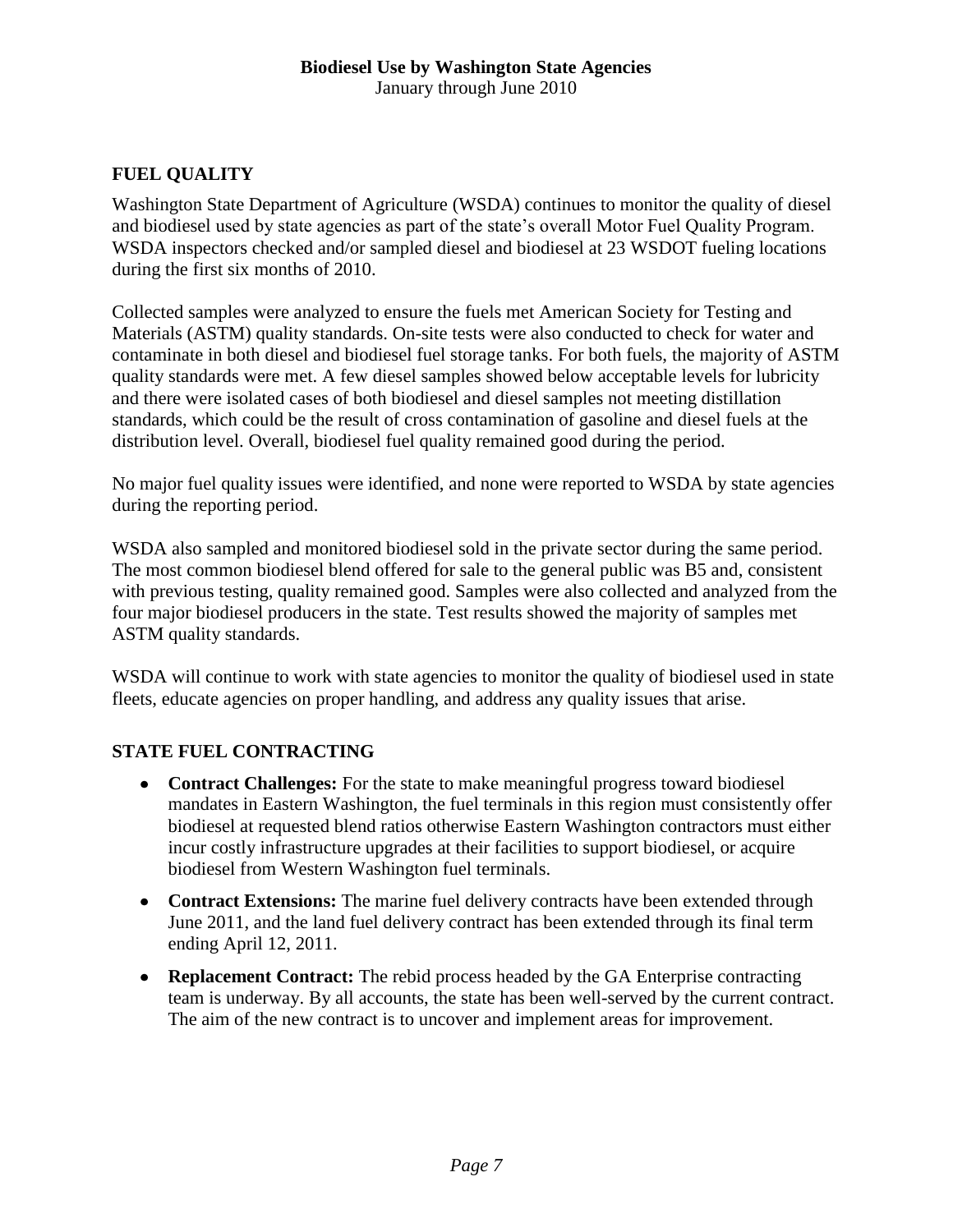#### **RELATED ACTIVITIES**

- **Industry Meetings:** WSDA convened two meetings with biodiesel producers and petroleum industry representatives this spring, providing information on activities related to increasing biodiesel use in Washington. Topics included the latest data on state agency use of biodiesel, activity related to updating the state energy strategy, and the process and timeline for rebidding the state fuel contract. Participants found the information useful and agreed to continue quarterly meetings.
- **State Fleet Managers Meeting**: A meeting of fleet managers from the top diesel-using agencies and the six four-year higher education institutions was held in June. Participants discussed GA, WSDOT, and WSDA efforts to support the state biodiesel use mandate, and explored how these major users can best meet their use and reporting requirements. There was good participation and sharing of information, concerns and ideas at the meeting.

### **OTHER FACTORS AFFECTING BIODIESEL USE AND AVAILABLITY**

- **Biodiesel Pump Labeling:** Legislation passed during the 2010 session that better aligns state law with national recommendations on biodiesel labeling. Washington's strict labeling requirement for very low blends has discouraged some distributors and retailers from selling biodiesel. Effective June 10, 2010, fuel pumps that offer a biodiesel blend of up to and including 5 percent are to be identified with a label that states "may contain up to 5 percent biodiesel" rather than the specific blend. Biodiesel blends above 5 percent must still be labeled with the specific blend being sold.
- **Federal Biodiesel Tax Credit:** The prolonged lapse of the biodiesel blender's credit continues to strain the state's biodiesel producers and marketers. Beginning in 2005, blenders of biodiesel were eligible to receive a \$1 per gallon federal tax credit, which is reflected in state contract prices. The extension of the tax credit, which expired at the end of 2009, has passed both the House of Representatives and the Senate at different times but has not become law. Congressional efforts to extend the credit were continuing at the end of this period. Pricing and availability may be affected if the credit is not extended.
- **State Renewable Fuel Standard (RFS):** An effort to increase biodiesel use throughout Washington was spearheaded by the state's biodiesel industry during the 2010 legislative session. The industry proposed to change the state's RFS from a volumetric approach (requiring an average of 2 percent biodiesel in the state's diesel supply) to a universal approach (requiring at least 2 percent biodiesel in every gallon of diesel, with some exceptions). The state's current RFS cannot be effectively implemented and administered. The legislative proposal (HB 2504) passed the House of Representatives but was not fully considered by the Senate. The bill was supported by the Governor's Office, state agencies, and environmental and agricultural groups, but faced opposition from oil companies, truckers, and others.